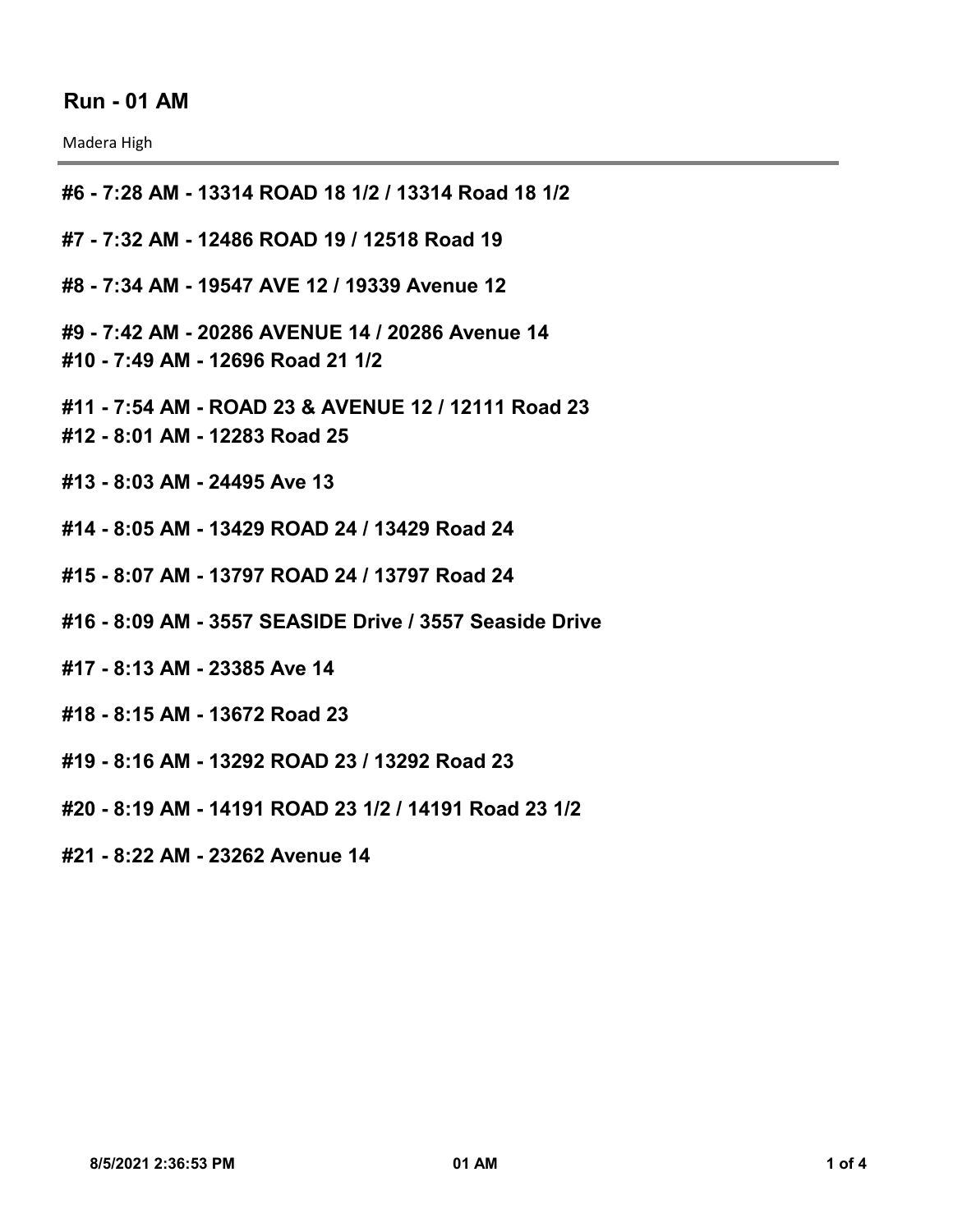Madera High

- **#8 3:56 PM 12283 Road 25**
- **#9 3:59 PM 24495 Ave 13**
- **#10 3:59 PM 24241 Ave 13**
- **#11 4:01 PM 13429 ROAD 24 / 13429 Road 24**
- **#12 4:03 PM 13797 ROAD 24 / 13797 Road 24**
- **#13 4:05 PM 3557 SEASIDE Drive / 3557 Seaside Drive**
- **#14 4:11 PM 13672 Road 23**
- **#15 4:12 PM 13292 ROAD 23 / 13292 Road 23**
- **#16 4:13 PM 23262 Avenue 14**
- **#17 4:15 PM 14191 ROAD 23 1/2 / 14191 Road 23 1/2**
- **#18 4:25 PM 12696 Road 21 1/2**
- **#19 4:36 PM 13314 ROAD 18 1/2 / 13314 Road 18 1/2**
- **#20 4:39 PM 12486 ROAD 19 / 12518 Road 19**

**#21 - 4:46 PM - ROAD 23 & AVENUE 12 / 12111 Road 23**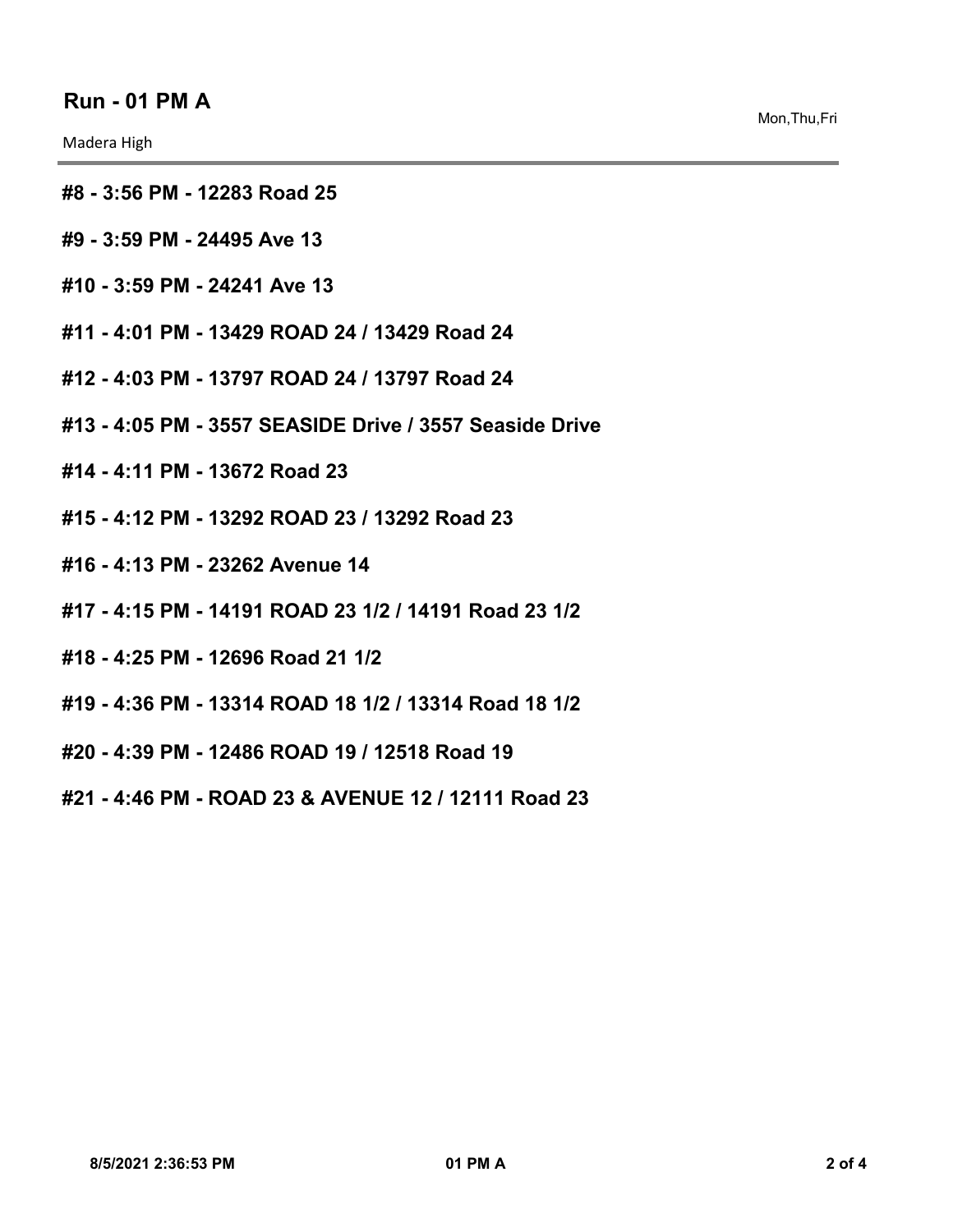Madera High

- **#3 3:54 PM 12283 Road 25**
- **#4 3:56 PM 24495 Ave 13**
- **#5 3:57 PM 24241 Ave 13**
- **#6 3:59 PM 13429 ROAD 24 / 13429 Road 24**
- **#7 4:01 PM 13797 ROAD 24 / 13797 Road 24**
- **#8 4:02 PM 3557 SEASIDE Drive / 3557 Seaside Drive**
- **#9 4:06 PM 13672 Road 23**
- **#10 4:07 PM 13292 ROAD 23 / 13292 Road 23**
- **#11 4:09 PM 23262 Avenue 14**
- **#12 4:10 PM 14191 ROAD 23 1/2 / 14191 Road 23 1/2**
- **#13 4:20 PM 12696 Road 21 1/2**
- **#14 4:31 PM 13314 ROAD 18 1/2 / 13314 Road 18 1/2**
- **#15 4:34 PM 12486 ROAD 19 / 12518 Road 19**
- **#16 4:42 PM ROAD 23 & AVENUE 12 / 12111 Road 23**